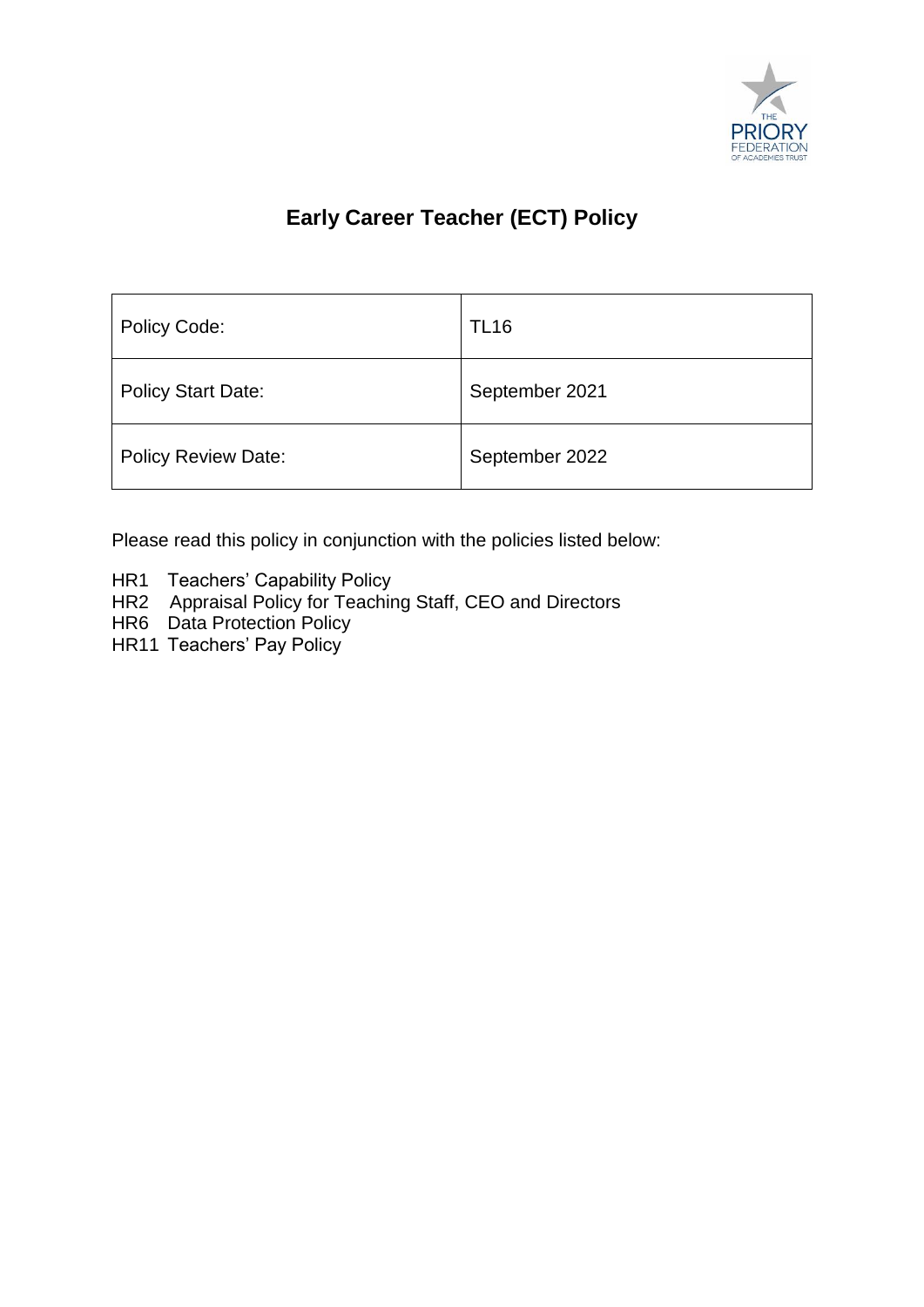

## **1 Policy Statement**

- 1.1 The policy outlines the Trust's approach to, and delivery of, the Early Career Teacher Framework (ECF).
- 1.2 This policy applies to ECTs who start their induction **on or after 1 September 2021**.
- 1.3 The term early career teacher (ECT) replaces newly qualified teacher (NQT).
- 1.4 References to the Trust or Academy within this policy specifically include all primary, secondary and special academies within the Trust, as well as the Early Years setting at the Priory Witham Academy, Priory Apprenticeships, and Lincolnshire SCITT.
- 1.5 This policy does not form part of any member of staff's contract of employment and it may be amended at any time.

## **2 Roles, Responsibilities and Implementation**

- 2.1 The Education & Standards Committee has overall responsibility for the effective operation of this policy and for ensuring compliance with the relevant statutory framework. This committee delegates day-to-day responsibility for operating the policy and ensuring its maintenance and review to the Director of Professional Development and the Primary Executive.
- 2.2 Leaders and Managers have a specific responsibility to ensure the fair application of this policy and all staff are responsible for supporting colleagues and ensuring its success.

## **3 Aims**

- 3.1 To run a programme for all new entrants to the teaching profession that meets all the statutory requirements, alongside additional guidance, support and training provided through the Early Career Teacher (ECT) framework.
- 3.2 To provide ECTs with a supportive environment that develops them and equips them with the tools to be effective and successful teachers.
- 3.3 To ensure all staff understand their role in the induction programme.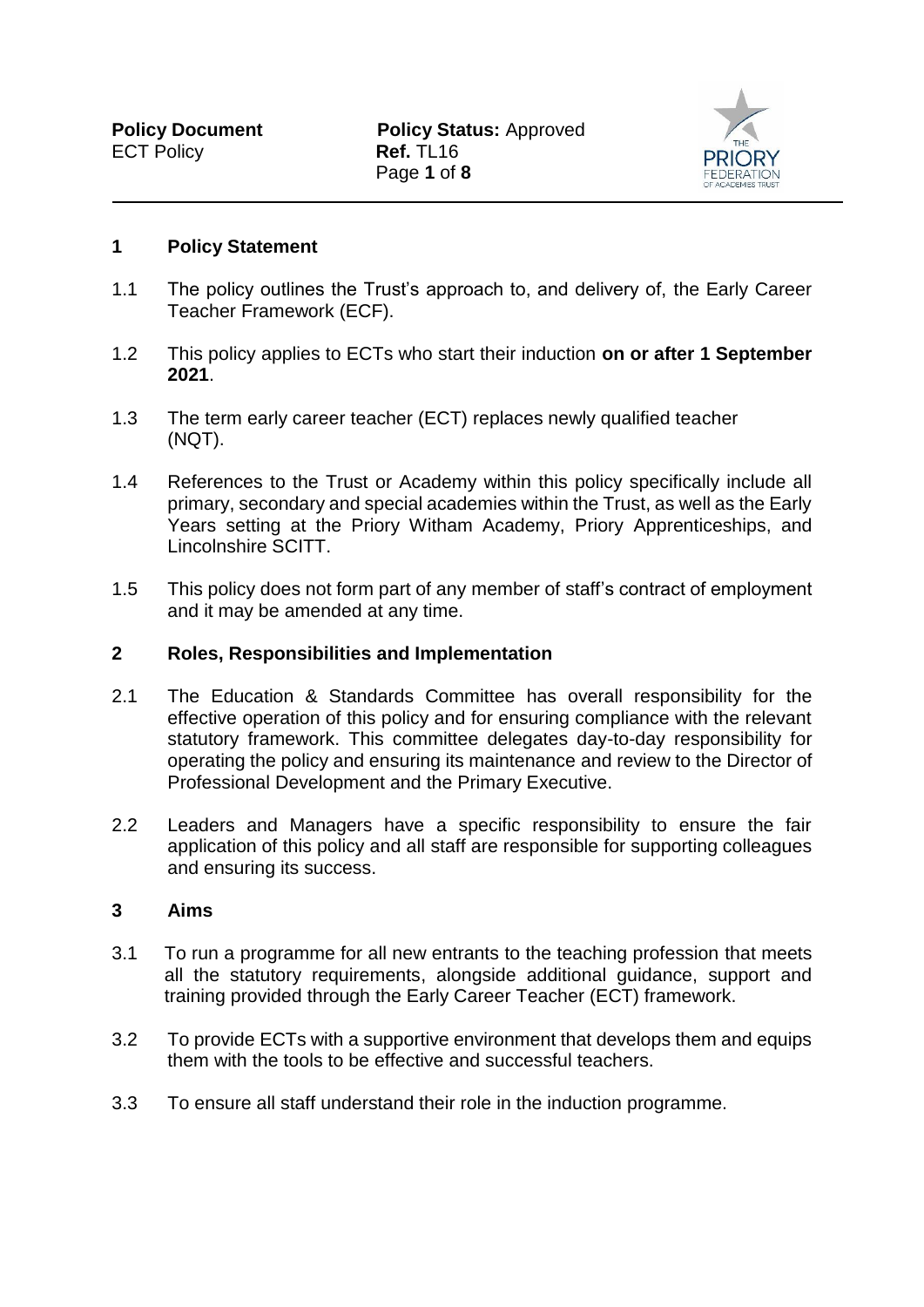

## **4 Legislation and statutory guidance**

- 4.1 This policy is based on the DfE's statutory guidance:
	- *Inductions for early careers teachers (England) from September 2021 and;*
	- *The Education (Induction Arrangements for School Teachers) (England) Regulations 2012.*
- 4.2 The 'relevant standards' referred to throughout this policy are the *Teachers' Standards.*

## **5 The Induction Programme**

- 5.1 For a full-time ECT, the induction programme will typically last for two academic years. Part-time ECTs will serve a full-time equivalent.
- 5.2 The programme is quality assured by our appropriate bodies. Appropriate bodies support the schools and teachers they work with in a variety of ways and their core functions are central to ensuring that schools provide adequate support to teachers at the start of their teaching career. Appropriate bodies have two key roles:
	- Monitoring of support appropriate bodies will check that early career teachers are receiving their statutory entitlements, and that regard is had to the statutory guidance. They will provide ECF fidelity checks, ensuring schools are supported to provide ECTs with an ECF-based induction.
	- Monitoring of assessment appropriate bodies will make the final decision as to whether the ECT has satisfactorily met the Teachers' Standards, based on the headteacher's recommendation.

## 5.3 Each ECT will:

- have an appointed Induction Tutor, who will have qualified teacher status (QTS);
- have an appointed Mentor, who will provide regular mentoring;
- be provided with the necessary employment tasks, experience and support to enable them to demonstrate satisfactory performance against the relevant standards throughout, and by the end of, the induction period;
- have a reduced timetable to allow them to undertake activities in their induction programme. In their first year ECTs will have no more than 90% of the timetable of our existing teachers on the main pay range. In their second year, ECTs will have no more than 95% of the timetable of our existing teachers on the main pay range;
- regularly teach the same class or classes;
- take part in similar planning, teaching and assessment processes to other teachers working in similar posts;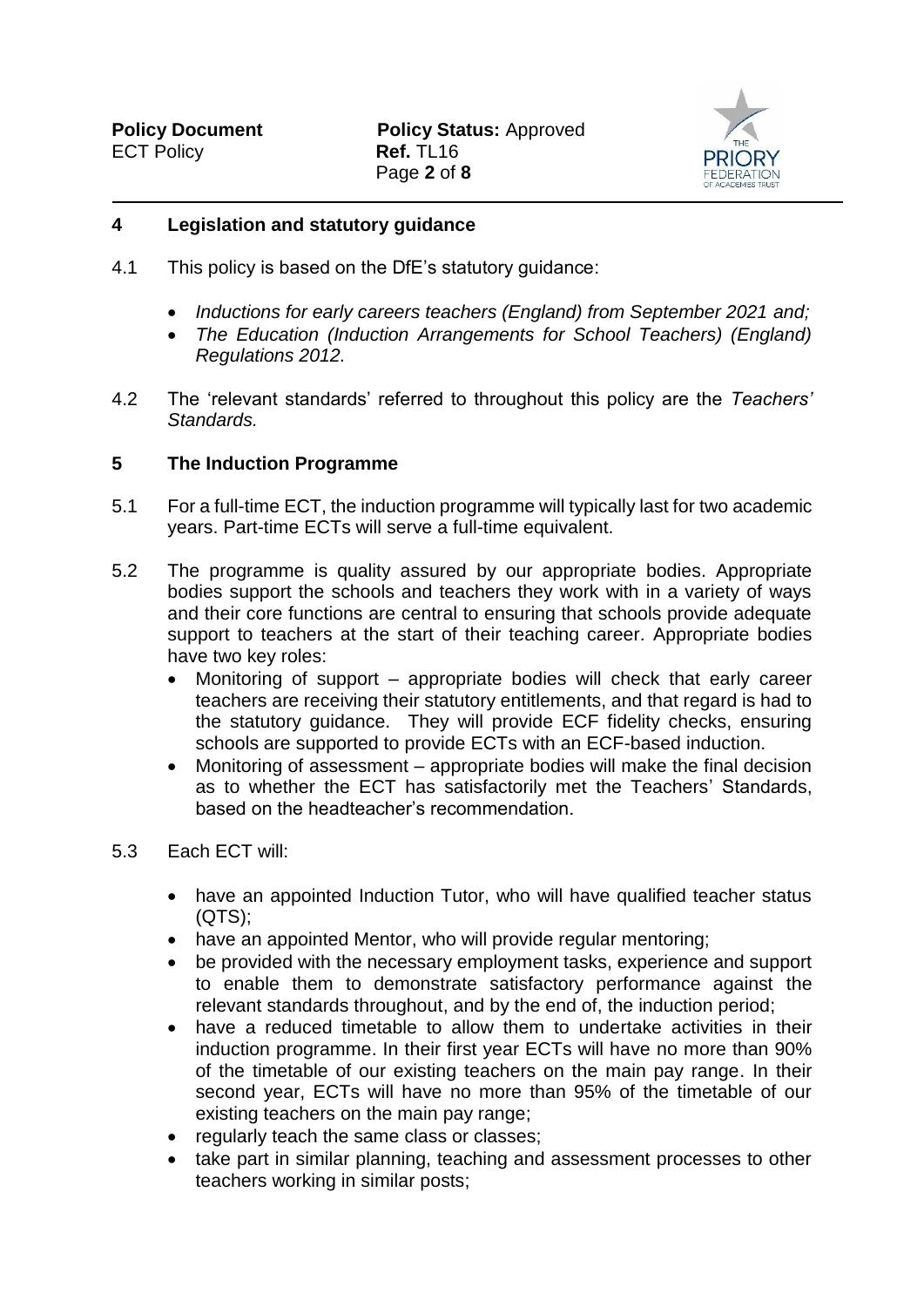

- not be given additional non-teaching responsibilities without appropriate preparation and support;
- not have unreasonable demands made upon them;
- not normally teach outside the age range and/or subjects they have been employed to teach and;
- not be presented with unreasonably demanding pupil discipline problems on a day-to-day basis
- 5.4 The Academy will support ECTs with:
	- their designated Induction Tutor, who will provide day-to-day monitoring and support, and co-ordinate their assessments;
	- their designated mentor, who will provide regular mentoring:
	- observations of their teaching at regular intervals, and follow-up discussions with prompt and constructive feedback;
	- regular professional reviews of their progress, at which their objectives will be reviewed and revised in relation to the relevant standards and their current needs and strengths and;
	- chances to observe experienced teachers, either within the academy or at another school with effective practice.

## **6 Assessments of ECT performance**

- 6.1 Progress Review Forms will be completed for Term 1 and 2 of both induction years.
- 6.2 Formal assessment meetings will take place in the final term of the first year (term three) and in the final term of the second year of induction. These will be carried out by the Induction Tutor and quality-assured by the appropriate body.
- 6.3 After these meetings, Formal Assessment Reports will be completed that clearly show how the ECT is performing against the relevant standards.
- 6.4 These meetings will be informed by clear and transparent evidence gathered during the preceding assessment period, and drawn from the ECT's work as a teacher and from their induction programme. Copies of the evidence relied on will be provided to the ECT and the appropriate body.
- 6.5 At the end of the programme, the ECT's final formal assessment will form the basis of the Headteacher's recommendation to the appropriate body. The ECT can add their own comments to this final form.
- 6.6 The form will then be sent to the appropriate body within 10 working days of the meeting. The appropriate body will determine whether the ECT performance is satisfactory, unsatisfactory, or whether or not an extension should be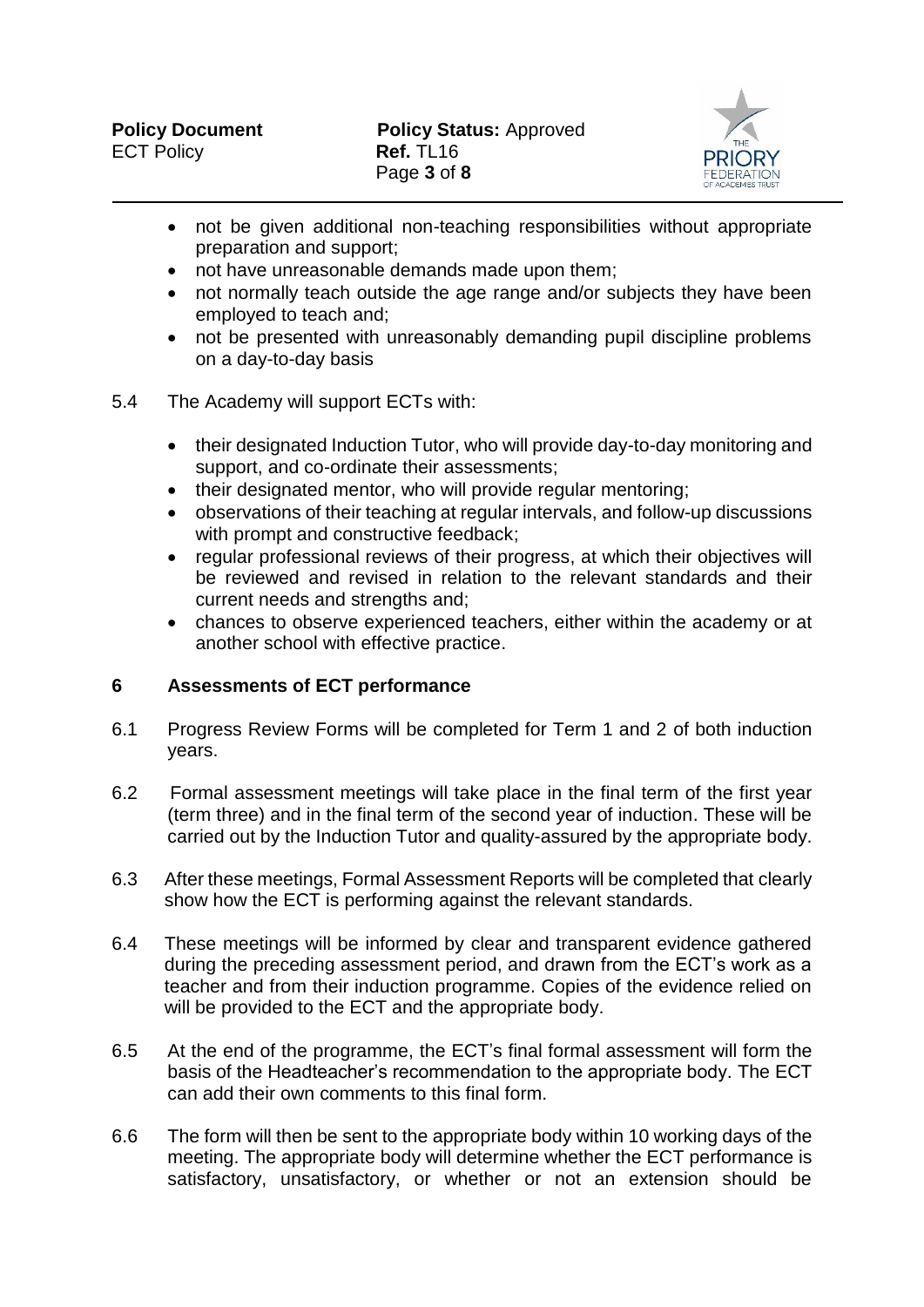

considered and will make the final decision on whether the ECT has passed their induction period.

6.7 In the event that the ECT leaves their position after completing one term or more but before the next formal assessment would take place, the induction tutor or Headteacher should complete an interim assessment to ensure that the ECT's progress and performance since the last assessment is captured.

## **7 At-risk procedures**

- 7.1 If it becomes clear the ECT is not making sufficient progress, additional monitoring and support measures must be put in place immediately, meaning:
	- Areas are identified in which improvement is needed.
	- Appropriate objectives are set to guide the ECT towards satisfactory performance.
	- An effective support programme is put in place to help the ECT improve their performance.
- 7.2 The progress review record or formal assessment report will be shared with the appropriate body, alongside the support plan, for it to be reviewed.
- 7.3 If there are still concerns about the ECT's progress at their next formal assessment, so long as it is not the final assessment, the Induction Tutor will discuss this with the ECT, updating objectives as necessary and giving details of the improvement plan for the next assessment period.

## **8 Responsibilities**

- 8.1 The ECT will:
	- provide evidence that they have QTS and are eligible to start induction;
	- share with their induction tutor any "targets" which were set by the initial teacher training provider
	- meet with their induction tutor to discuss and agree priorities for their induction programme and keep these under review;
	- agree with their induction tutor how best to use their reduced timetable allowance and guarantee engagement with their Early Careers Frameworkbased induction programme;
	- provide evidence of their progress against the Teachers' Standards (see para 1.8 of the TS;
	- participate fully in the agreed monitoring and development programme:
	- raise any concerns with their mentor/ induction tutor as soon as practicable;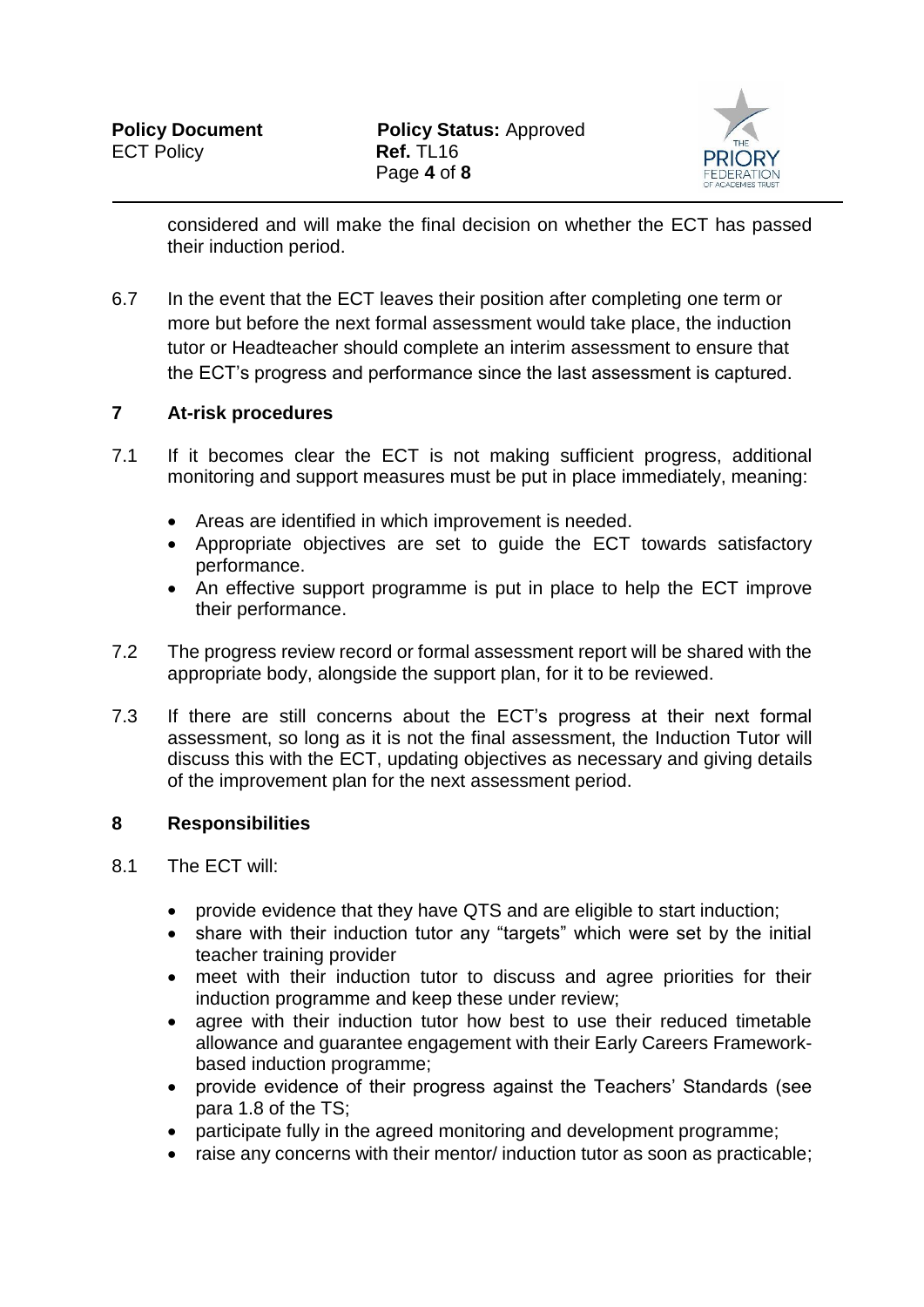

- if the concern involves the mentor and/or induction tutor these should be raised with the Headteacher or the Early Careers Lead within the Professional Development Team;
- consult their appropriate body's named contact if there are, or may be, difficulties in resolving issues within the Trust;
- keep track of and participate effectively in the scheduled classroom observations, progress reviews and formal assessment meetings;
- agree with their induction tutor the start and end dates of the induction period/part periods and the dates of any absences from work during any period/part period; and
- retain copies of all assessment reports.
- 8.2 The Headteacher, or nominated person, will:
	- check that the ECT has been awarded QTS;
	- check with the Primary Executive or the Director of Professional Development which appropriate body the Trust is working with and agree, in advance of the ECT starting the induction programme, which body will act as the appropriate body;
	- notify the appropriate body when an ECT is taking up a post and undertaking induction;
	- ensure that the requirements for a suitable post for induction are met;
	- ensure the Induction Tutor is appropriately trained and has sufficient time to carry out their role effectively;
	- ensure that the mentor is appropriately trained, has the ability and sufficient time to carry out their role effectively;
	- check with the Primary Executive or the Director of Professional Development to ensure that an appropriate ECF-based induction programme has been chosen by the Trust
	- ensure the ECT's progress is reviewed regularly, including through observations of and feedback on their teaching;
	- ensure that assessments are carried out and reports completed and sent to the appropriate body;
	- maintain and retain accurate records of employment that will count towards the induction period;
	- ensure that all monitoring and record keeping is done in the most streamlined and least burdensome way;
	- make the Local Governing Body aware of the support arrangements in place to support ECTs serving induction;
	- make a recommendation to the appropriate body on whether the ECT's performance against the Teachers' Standards is satisfactory or requires an extension;
	- participate appropriately in the appropriate body's quality assurance procedures; and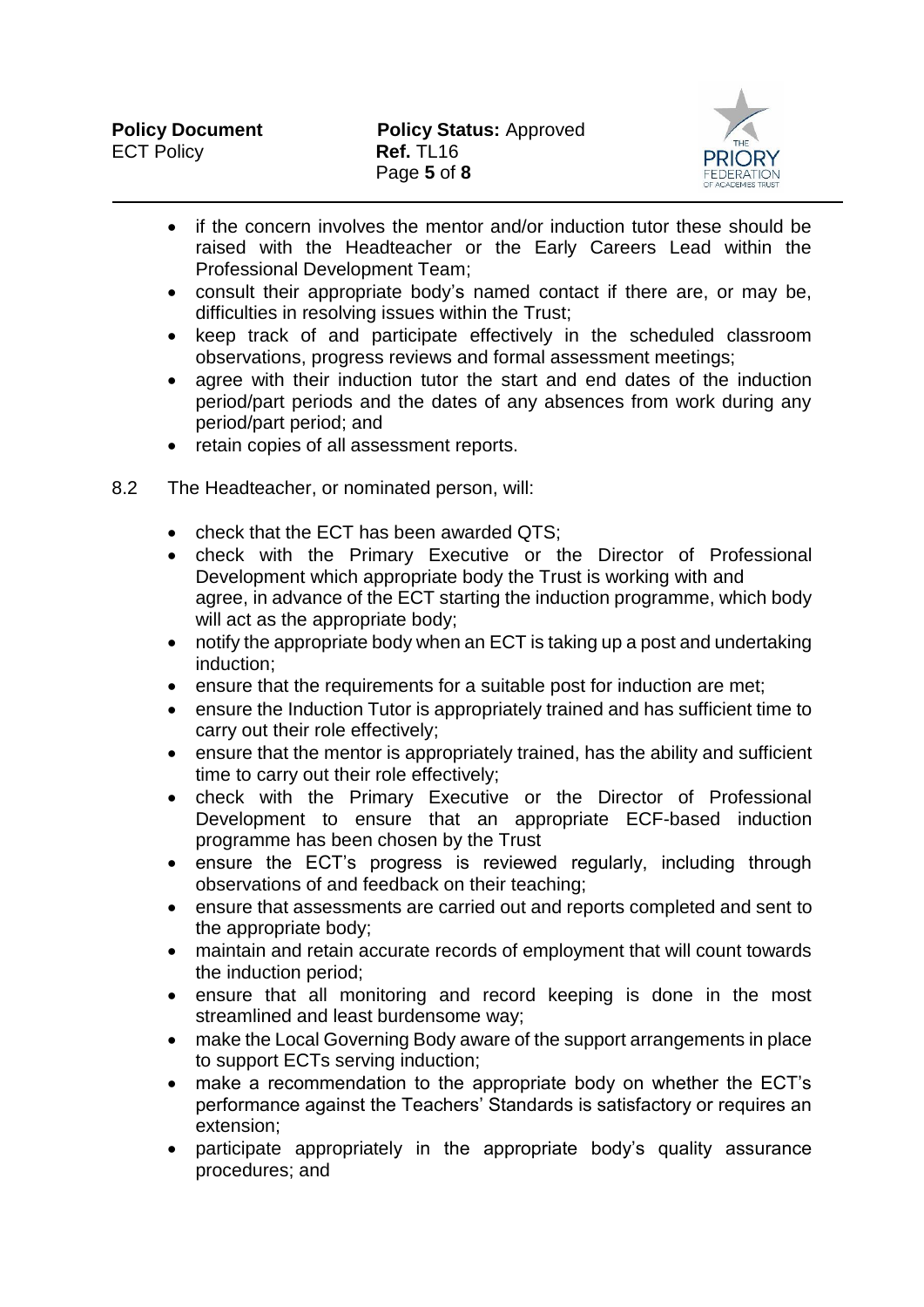

- retain all relevant documentation/evidence/forms on file for six years.
- 8.3 The Induction Tutor will:
	- provide, or coordinate, guidance for the ECT's professional development (with the appropriate body where necessary);
	- carry out regular progress reviews throughout the induction period;
	- undertake two formal assessment meetings during the total induction period coordinating input from other colleagues as appropriate (usually in the final term of the first year (term three) and in the final term of the second year of induction, or pro rata for part-time staff);
	- inform the ECT during the assessment meeting of the judgements to be recorded in the formal assessment record and invite the ECT to add their comments;
	- ensure ECTs are aware of how, both within and outside the institution, they can raise any concerns about their induction programme or their personal progress;
	- take prompt, appropriate action if an ECT appears to be having difficulties; and
	- ensure that all monitoring and record keeping is done in the most streamlined and least burdensome way, and that requests for evidence from ECTs do not require new documentation but draw on existing working documents.
- 8.4 The Mentor (or the Induction Tutor if carrying out this role) is expected to:
	- regularly meet with the ECT for structured mentor sessions to provide effective targeted feedback;
	- work collaboratively with the ECT and other colleagues involved in the ECT's induction within the same school to help ensure the ECT receives a high-quality ECF-based induction programme;
	- provide, or broker, effective support, including phase or subject specific mentoring and coaching; and
	- take prompt, appropriate action if an ECT appears to be having difficulties.
- 8.5 The role of the Trust Professional Development Team:
	- Hold a relationship with the appropriate body and have a role in delivering training
	- Identify a suitable training provider for ECTs and maintain a relationship with that provider
	- ensure the academy complies with statutory guidance;
	- be satisfied that the academy has the capacity to support the ECT;
	- ensure the Headteacher is fulfilling their responsibility to meet the requirements of a suitable induction post;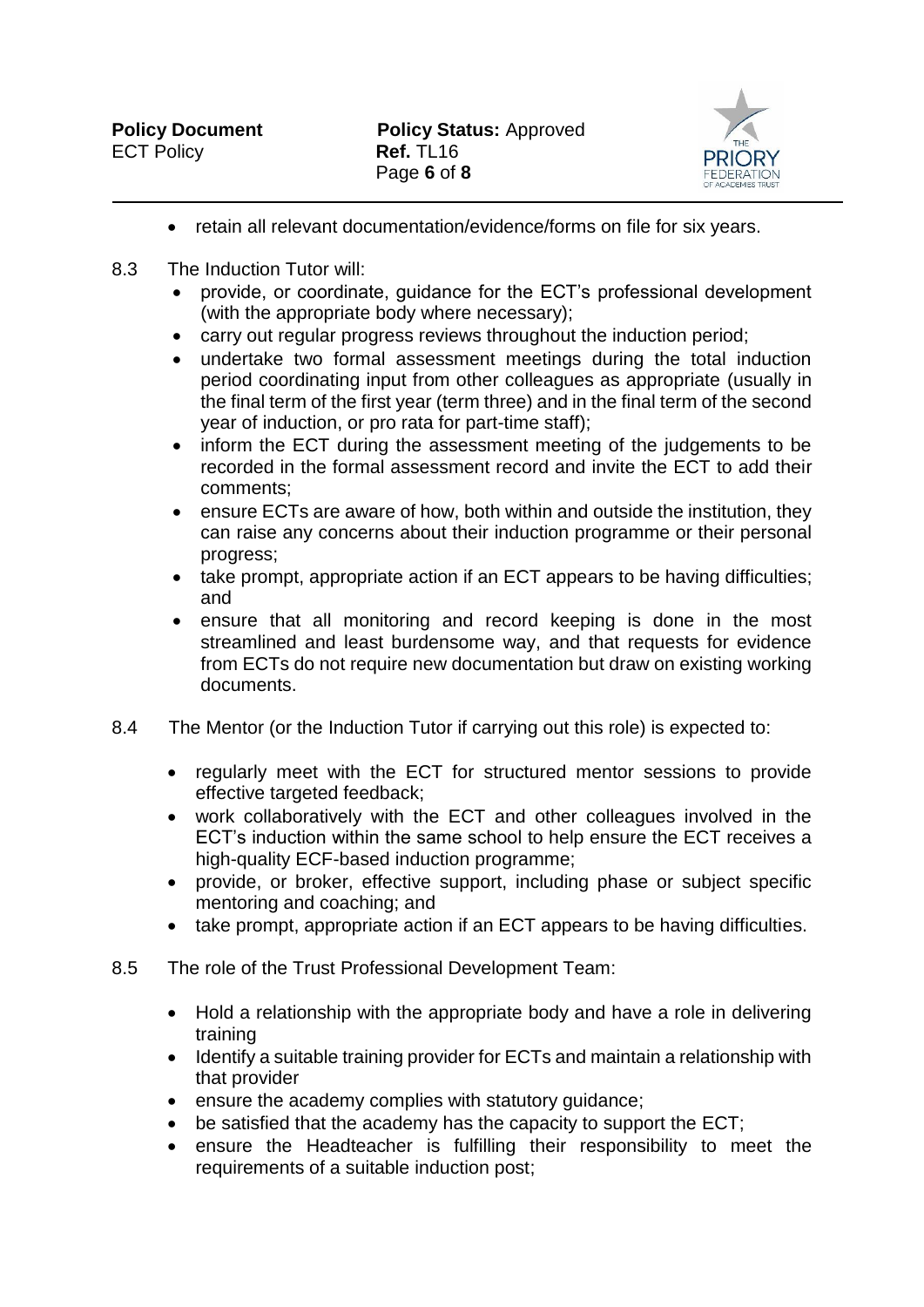

- investigate concerns raised by the ECT as part of the academy's grievance procedure;
- if it wishes, seek guidance from the appropriate body on the quality of the induction arrangements and the roles and responsibilities of staff involved in the process;
- If it wishes, request general reports on the progress of all ECTs.

## **9 Appraisal**

In the Academic year 2021/2022 recently qualified teachers will move onto the Trust Teacher Appraisal following successful completion of their 1-year newly qualified teacher induction. ECT's will move onto the Trust Teacher Appraisal, following successful completion of their 2-year early careers teacher induction, as per the HR2 Appraisal Policy for Teaching Staff, CEO and Directors.

## **10 Policy Change**

10.1 This policy may only be amended or withdrawn by the Priory Federation of Academies Trust.